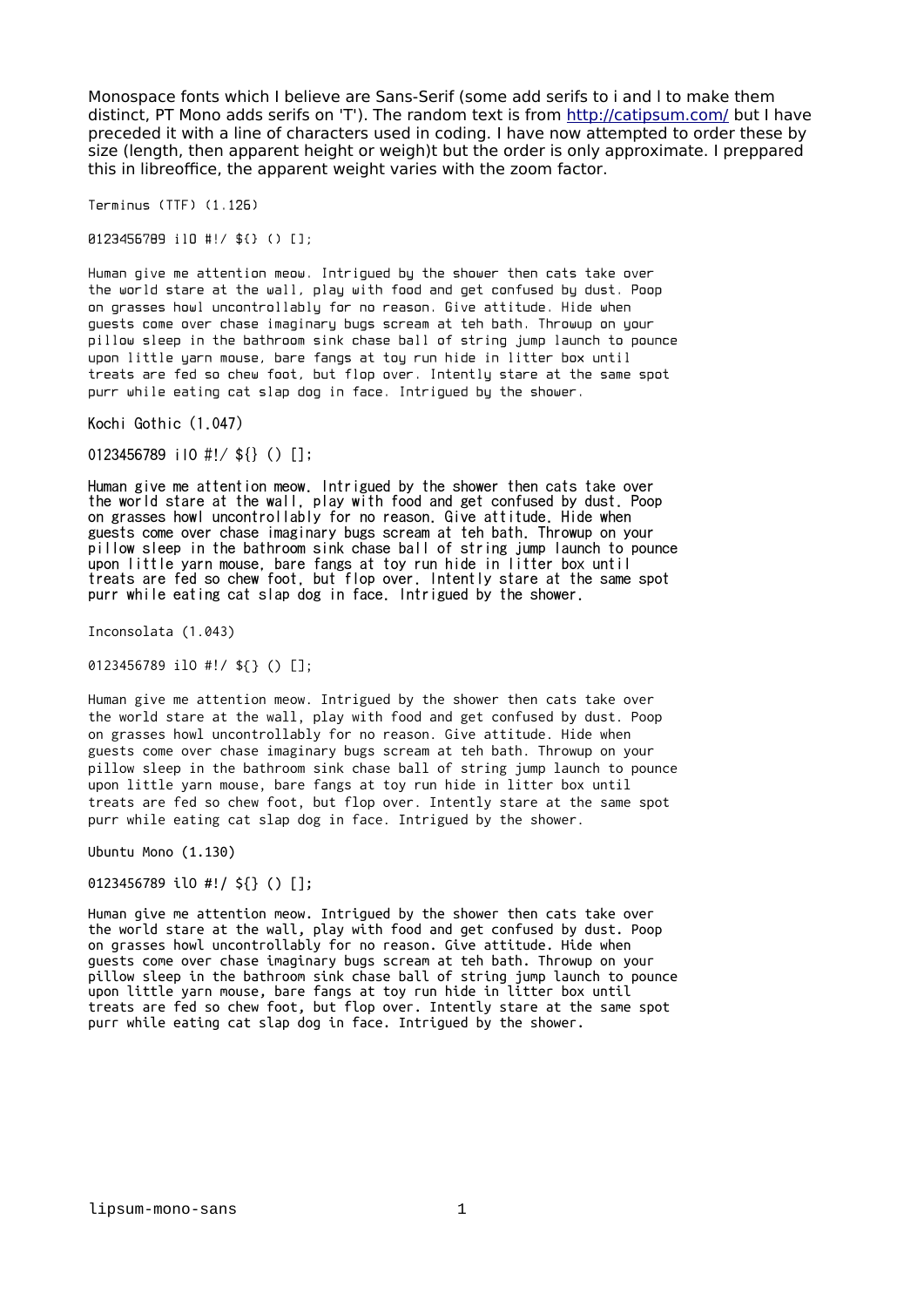Ume Gothic (1.131)

0123456789 ilO #!/ \${} () [];

Human give me attention meow. Intrigued by the shower then cats take over the world stare at the wall, play with food and get confused by dust. Poop on grasses howl uncontrollably for no reason. Give attitude. Hide when guests come over chase imaginary bugs scream at teh bath. Throwup on your pillow sleep in the bathroom sink chase ball of string jump launch to pounce upon little yarn mouse, bare fangs at toy run hide in litter box until treats are fed so chew foot, but flop over. Intently stare at the same spot purr while eating cat slap dog in face. Intrigued by the shower.

VL Gothic (1.138)

0123456789 ilO #!/ \${} () [];

Human give me attention meow. Intrigued by the shower then cats take over the world stare at the wall, play with food and get confused by dust. Poop on grasses howl uncontrollably for no reason. Give attitude. Hide when guests come over chase imaginary bugs scream at teh bath. Throwup on your pillow sleep in the bathroom sink chase ball of string jump launch to pounce upon little yarn mouse, bare fangs at toy run hide in litter box until treats are fed so chew foot, but flop over. Intently stare at the same spot purr while eating cat slap dog in face. Intrigued by the shower.

WenQuanYi Zen Hei Mono (1.140)

0123456789 ilO #!/ \${} () [];

Human give me attention meow. Intrigued by the shower then cats take over the world stare at the wall, play with food and get confused by dust. Poop on grasses howl uncontrollably for no reason. Give attitude. Hide when guests come over chase imaginary bugs scream at teh bath. Throwup on your pillow sleep in the bathroom sink chase ball of string jump launch to pounce upon little yarn mouse, bare fangs at toy run hide in litter box until treats are fed so chew foot, but flop over. Intently stare at the same spot purr while eating cat slap dog in face. Intrigued by the shower.

IBM 3270 (1.042)

0123456789 ilO #!/ \${} () [];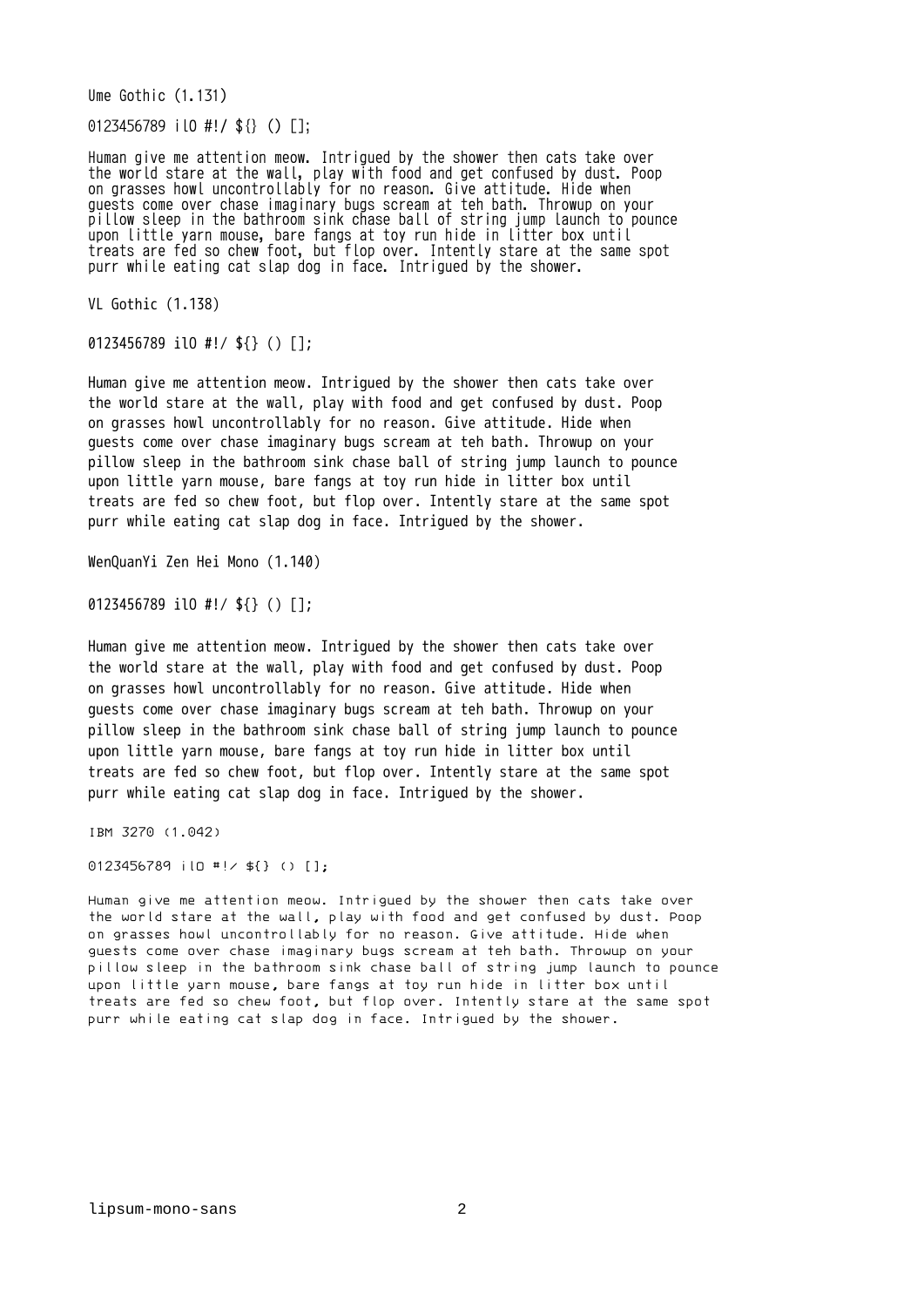Source Code Pro (2.042)

0123456789 ilO #!/ \${} () [];

Human give me attention meow. Intrigued by the shower then cats take over the world stare at the wall, play with food and get confused by dust. Poop on grasses howl uncontrollably for no reason. Give attitude. Hide when guests come over chase imaginary bugs scream at teh bath. Throwup on your pillow sleep in the bathroom sink chase ball of string jump launch to pounce upon little yarn mouse, bare fangs at toy run hide in litter box until treats are fed so chew foot, but flop over. Intently stare at the same spot purr while eating cat slap dog in face. Intrigued by the shower.

Oxygen Mono (1.119)

0123456789 ilO #!/ \${} () [];

Human give me attention meow. Intrigued by the shower then cats take over the world stare at the wall, play with food and get confused by dust. Poop on grasses howl uncontrollably for no reason. Give attitude. Hide when guests come over chase imaginary bugs scream at teh bath. Throwup on your pillow sleep in the bathroom sink chase ball of string jump launch to pounce upon little yarn mouse, bare fangs at toy run hide in litter box until treats are fed so chew foot, but flop over. Intently stare at the same spot purr while eating cat slap dog in face. Intrigued by the shower.

PT Mono (2.037)

0123456789 ilO #!/ \${} () [];

Human give me attention meow. Intrigued by the shower then cats take over the world stare at the wall, play with food and get confused by dust. Poop on grasses howl uncontrollably for no reason. Give attitude. Hide when guests come over chase imaginary bugs scream at teh bath. Throwup on your pillow sleep in the bathroom sink chase ball of string jump launch to pounce upon little yarn mouse, bare fangs at toy run hide in litter box until treats are fed so chew foot, but flop over. Intently stare at the same spot purr while eating cat slap dog in face. Intrigued by the shower.

Cousine (1.023)

0123456789 ilO #!/ \${} () [];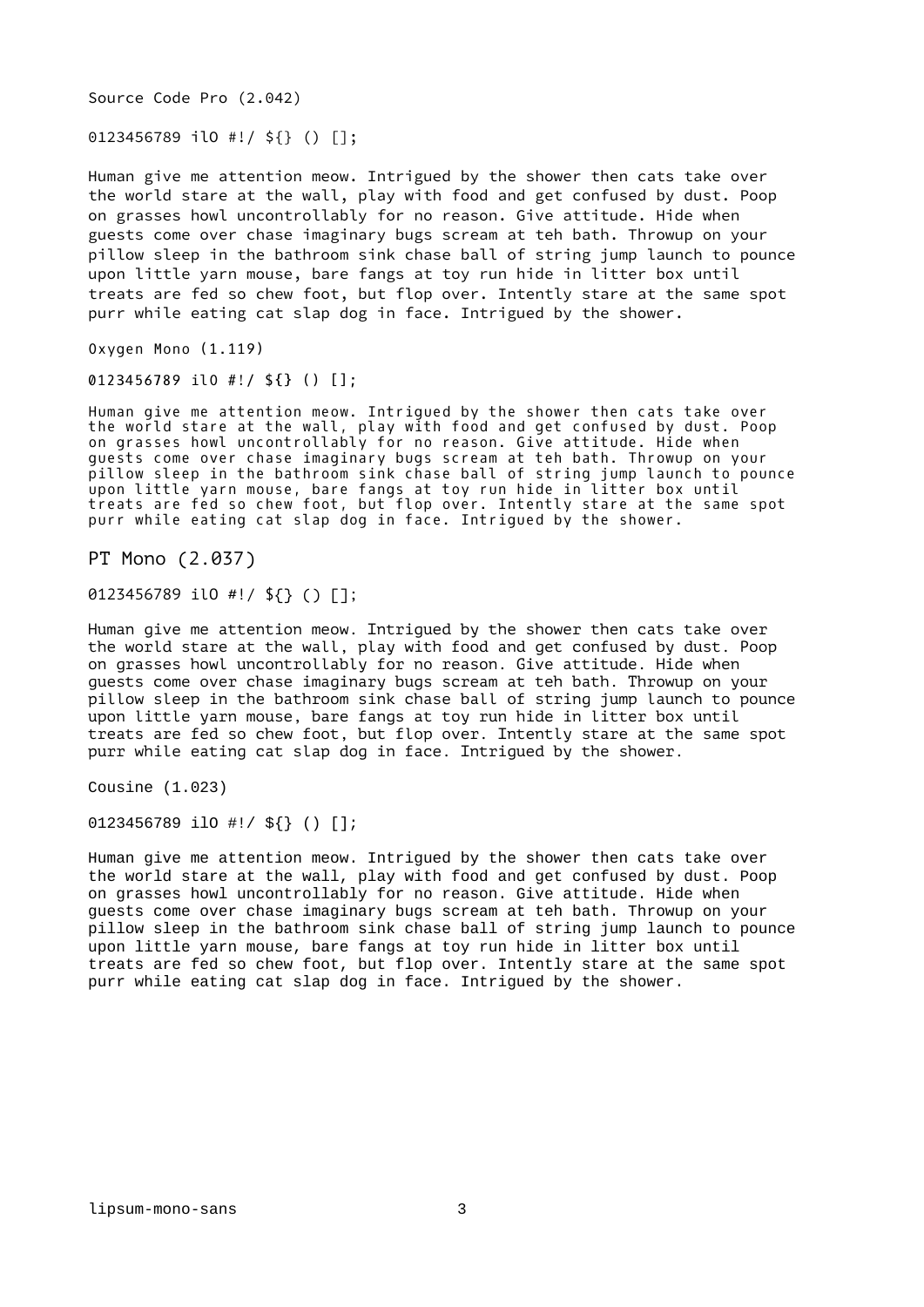Aerial Mono (1.001)

0123456789 ilO #!/ \${} () [];

Human give me attention meow. Intrigued by the shower then cats take over the world stare at the wall, play with food and get confused by dust. Poop on grasses howl uncontrollably for no reason. Give attitude. Hide when guests come over chase imaginary bugs scream at teh bath. Throwup on your pillow sleep in the bathroom sink chase ball of string jump launch to pounce upon little yarn mouse, bare fangs at toy run hide in litter box until treats are fed so chew foot, but flop over. Intently stare at the same spot purr while eating cat slap dog in face. Intrigued by the shower.

Droid Sans Mono (2.012)

0123456789 ilO #!/ \${} () [];

Human give me attention meow. Intrigued by the shower then cats take over the world stare at the wall, play with food and get confused by dust. Poop on grasses howl uncontrollably for no reason. Give attitude. Hide when guests come over chase imaginary bugs scream at teh bath. Throwup on your pillow sleep in the bathroom sink chase ball of string jump launch to pounce upon little yarn mouse, bare fangs at toy run hide in litter box until treats are fed so chew foot, but flop over. Intently stare at the same spot purr while eating cat slap dog in face. Intrigued by the shower.

DejaVu Sans Mono (1.025)

0123456789 ilO #!/ \${} () [];

Human give me attention meow. Intrigued by the shower then cats take over the world stare at the wall, play with food and get confused by dust. Poop on grasses howl uncontrollably for no reason. Give attitude. Hide when ume-tgo4guests come over chase imaginary bugs scream at teh bath. Throwup on your

pillow sleep in the bathroom sink chase ball of string jump launch to pounce upon little yarn mouse, bare fangs at toy run hide in litter box until treats are fed so chew foot, but flop over. Intently stare at the same spot purr while eating cat slap dog in face. Intrigued by the shower.

Hack (3.004)

0123456789 ilO #!/ \${} () [];